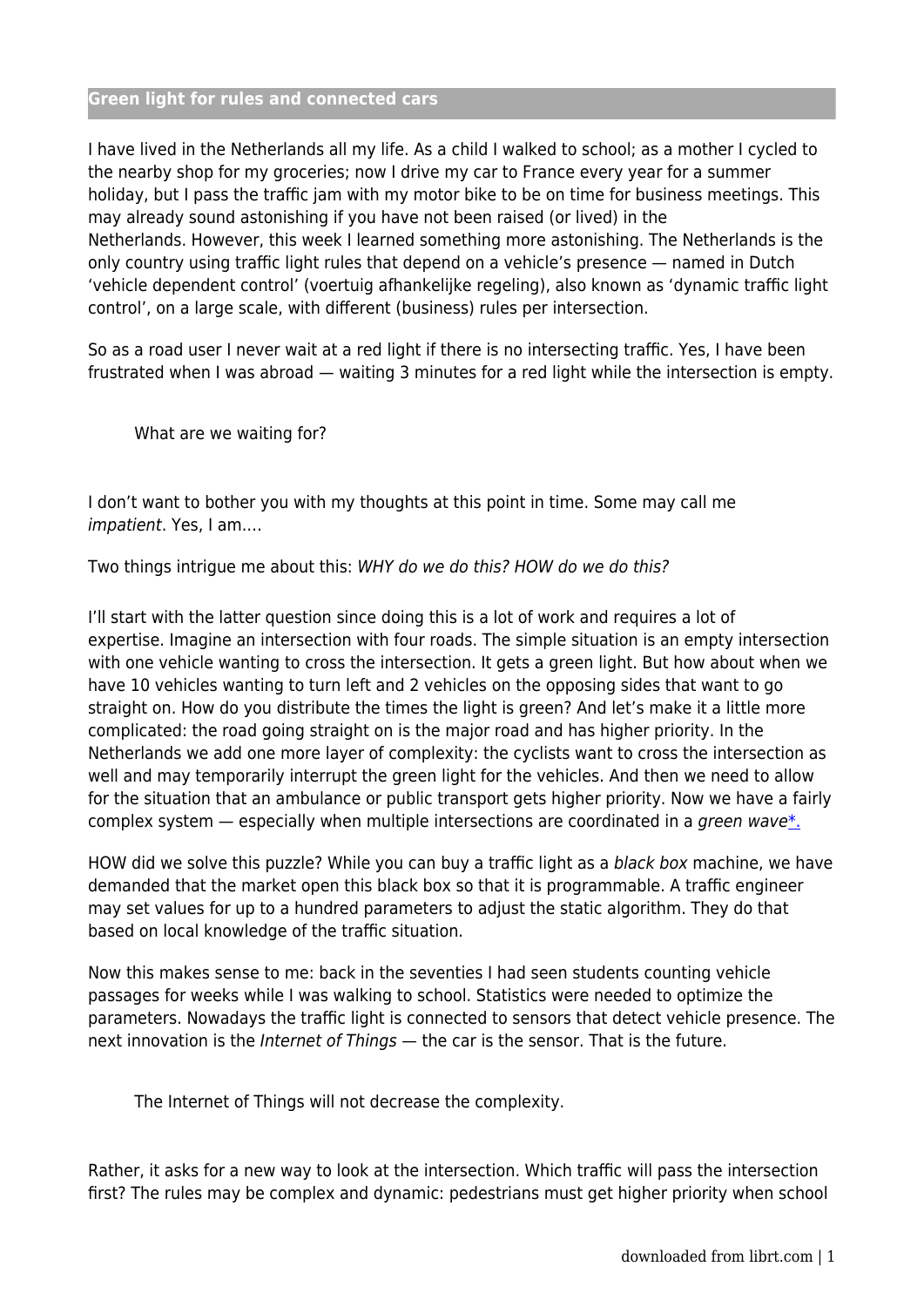starts; traffic to the highway may get lower priority when there is congestion on the highway.

This calls for a new, intelligent control system based on business rules.

The remaining question is WHY we need this? Of course, all road users across the globe have the same objective: getting from A to B as safely and as quickly as possible.

## **WHEN**

– all road users have the same speed,

– the distance between the intersections is the same, and

 $\mathbb{R}^2$ 

 $\mathcal{A}^{\mathcal{A}}$ 

 $\bar{A}$ 

– the traffic is evenly spread across this grid,

the solution can be a matter of calculations.

Now compare the maps of Amsterdam and New York (once called New Amsterdam). They can't be more different. New York City uses a grid plan while in Amsterdam you find circles and stars.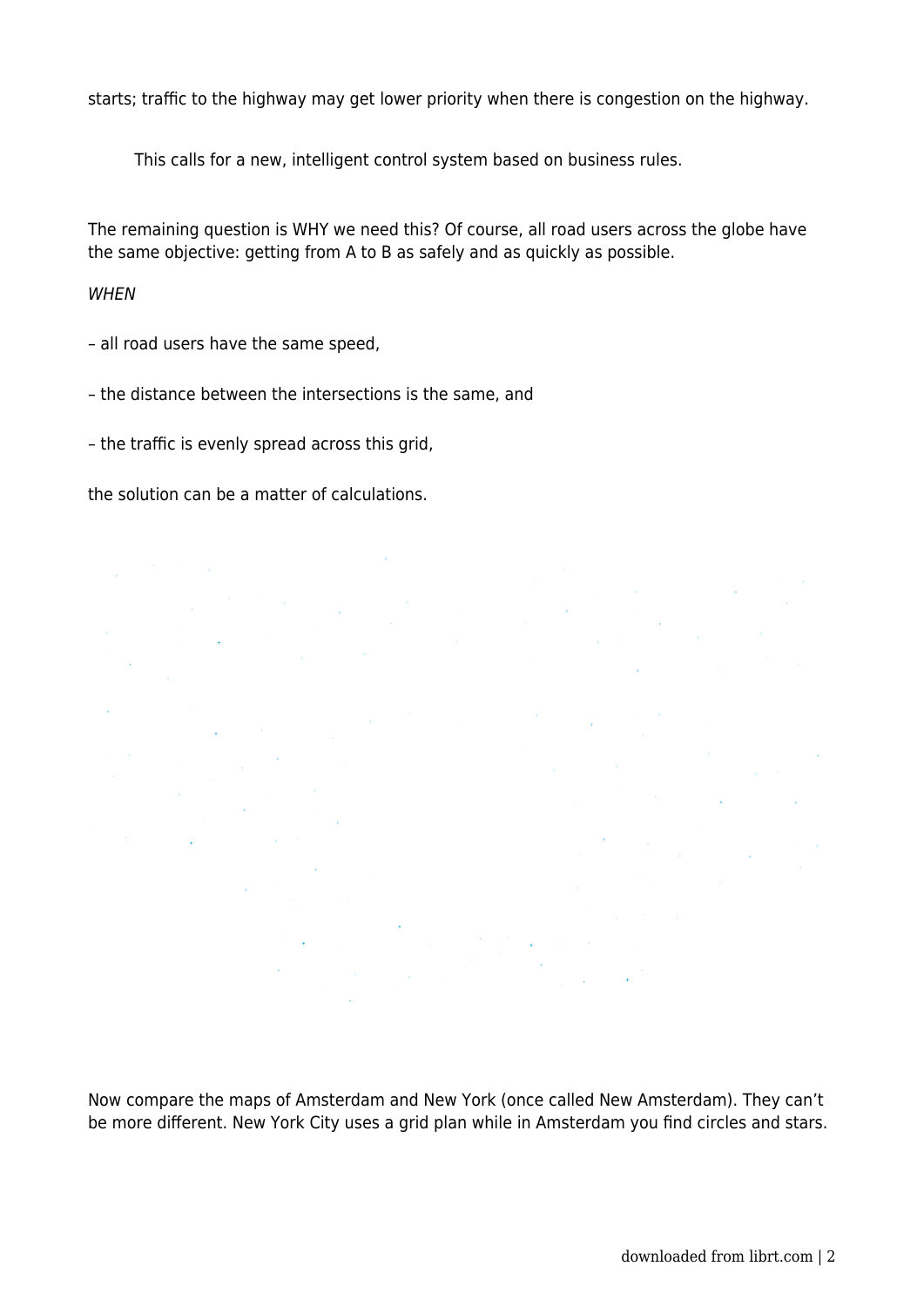Combi

ne this with the Dutch

- tendency for control,
- need for motivation to follow rules,
- expertise in logic and algorithms, and

## – ability to pay.

I am still surprised that the Netherlands has created such an exceptional infrastructure. Being a small country there was probably no choice.

But the future of connected cars delivering Big Data as part of the Internet of Things will call for intelligent control systems all over the world. I hope that all road users will be informed by the business rules implemented by these systems such that they will know why they are waiting for that red light. Let's make these systems intelligent and transparent — not only for traffic management, but for business management in general.